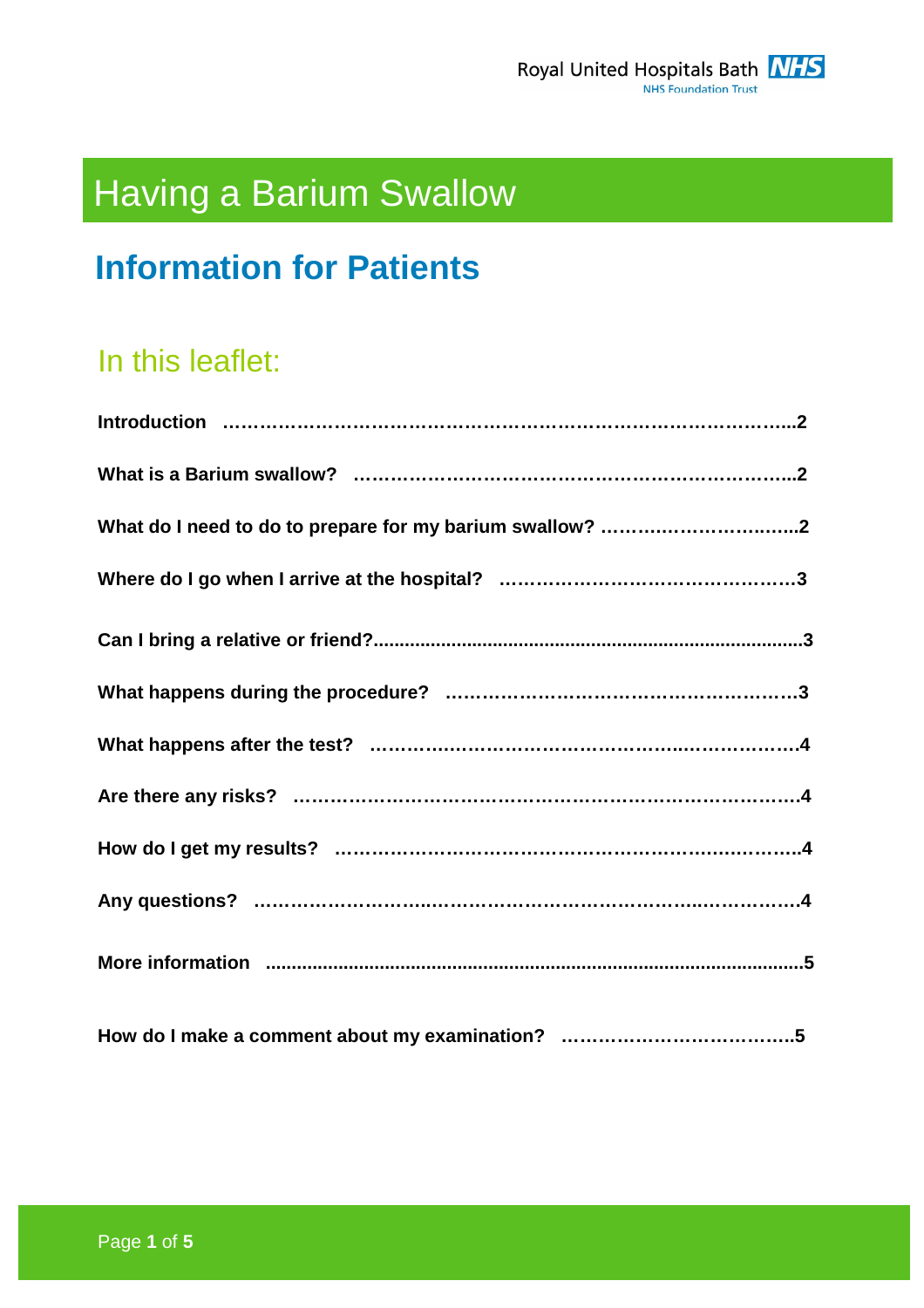## Introduction

This leaflet tells you about having a Barium Swallow. It explains how the test is done, what to expect, and what the possible risks are.

If you have any questions or concerns, please do not hesitate to speak to a doctor or nurse caring for you.

## What is a Barium Swallow?

A Barium Swallow is an X-ray examination to assess the oesophagus (gullet) and stomach. These structures are not usually seen on X-rays. Barium, a white liquid that shows up on X-rays, is swallowed and coats the lining of the oesophagus and stomach to make them visible on the X-ray images. This makes it possible to assess the anatomy and function of the oesophagus and stomach during swallowing.

The test is commonly performed in people who have difficulty swallowing, a sensation of food being "stuck", pain on swallowing, indigestion or for regurgitation of stomach contents (reflux).

### What do I need to do to prepare for my barium swallow?

### **Dietary Restrictions and Medications**

It is important that your oesophagus and stomach are empty for this examination. Therefore you will usually be asked not to eat or drink anything for at least 6 hours prior to the test.

If you are on medications please do not take these until after the test.

If you are a diabetic on insulin please inform the X-ray department at the time of making the appointment.

### **Females**

Females are asked to contact the Radiology department if you suspect that you may be pregnant OR if the appointment is more than 10 days after the start of your last period. This test uses radiation and there is a risk to the unborn baby if we were to do the Xrays when you are pregnant. When you arrive for your test, you will be asked when your last period started. If it is more than 10 days earlier, your appointment will be postponed.

### **Allergies**

You should inform us in advance if you have any known allergies.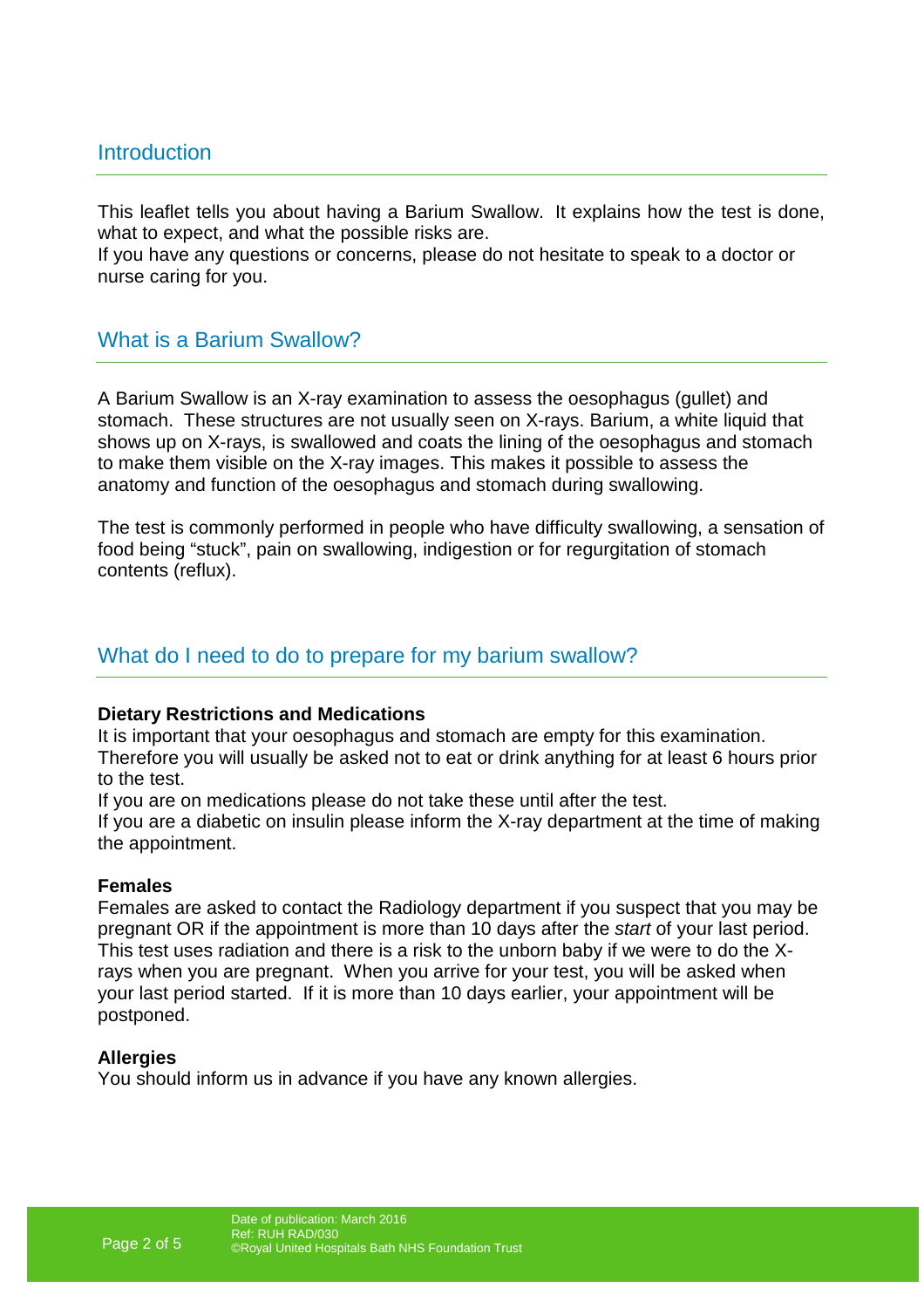Please report to the reception desk in the Radiology department (B7) with your appointment letter 10 minutes before your appointment time. Please click on the following link for a site map of the hospital:

http://www.ruh.nhs.uk/finding/documents/RUH\_directory\_map.pdf

You will be asked to sit in the waiting area until called by a member of staff. A member of the team will explain the test and answer any questions. If you have to undress for the procedure, you will be shown to a private cubicle and asked to change into a clean gown. You will be asked to remove all jewellery and metal from the area to be scanned. Your clothes and valuables will be secured in a locker until after the procedure.

## Can I bring a relative or friend?

You may bring a relative or friend with you to the appointment but, as the examination uses x-rays, for reasons of safety they will not be able to accompany you into the examination room, except in very special circumstances. If the patient is a young child or is un-cooperative, a parent or health worker may stay in the room, but will be required to wear a protective lead apron.

If you need an interpreter please tell us when you receive your appointment so that we can arrange this.

## What happens during the procedure?

You will be taken into the screening/fluoroscopy room and asked to stand on the step of the upright fluoroscopy table. The fluoroscopy equipment uses x-rays to obtain real-time moving images of the body. A small beam of continuous x-rays passes through the body to an image intensifier, which is suspended over the X-ray table. The sequence of images produced can be viewed on a computer monitor.

The procedure will be performed by a Radiologist, who is a doctor specially trained to carry out complex imaging examinations and to interpret the images, or by a specialist Radiographer, who is a professional trained to carry out X-rays and other imaging examinations.

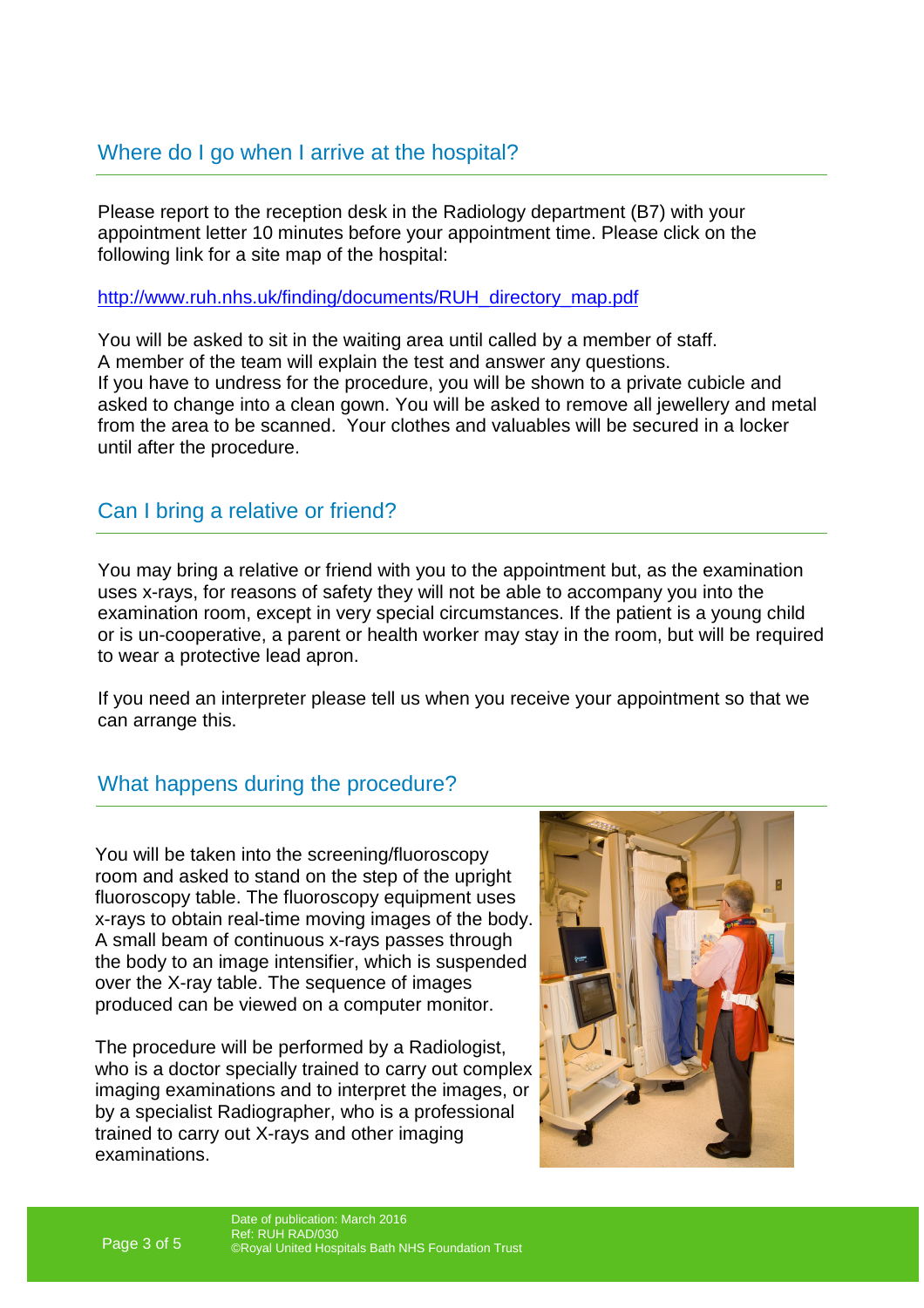You will be asked to drink barium (white X-ray contrast) whilst the Radiologist watches and records pictures of your oesophagus and stomach on a computer monitor. You may be asked to stand in different positions whilst the images are taken. The exam table will be positioned at different angles to record images whilst you are standing and lying down.

The examination takes about 15 minutes to complete.

## What happens after the test?

At the end of the test you will be able to leave immediately. You can eat and drink normally and take your normal medications.

You should drink plenty of fluid for the remainder of the day to flush the Barium through your system. Your stools may appear pale for 2-3 days after the procedure.

## Are there any risks?

Fluoroscopy involves the use of X-rays. There are strict guidelines in place for the use of x-rays in diagnosing medical conditions so fluoroscopic examinations can only be performed at the request of a Doctor. We will keep the radiation dose as low as we possibly can. Women who are or might be pregnant must inform a member of staff in advance.

Barium is not absorbed into the blood and allergic reactions are extremely rare.

Despite these slight risks, your doctor believes it is advisable that you should have this examination, and do bear in mind there are greater risks from missing a serious disorder by not having your scan.

## How do I get my results?

The Radiologist will review the images from your Barium Swallow and send a report to your doctor. Your GP or hospital Consultant who referred you for the test will see you to discuss the results.

In some cases the Radiologist may discuss the findings with you at the end of the procedure.

## Any questions?

We will do our best to make your visit as comfortable and stress free as possible. If you have any questions or suggestions for us, please contact the Interventional Radiology department on 01225 824366.